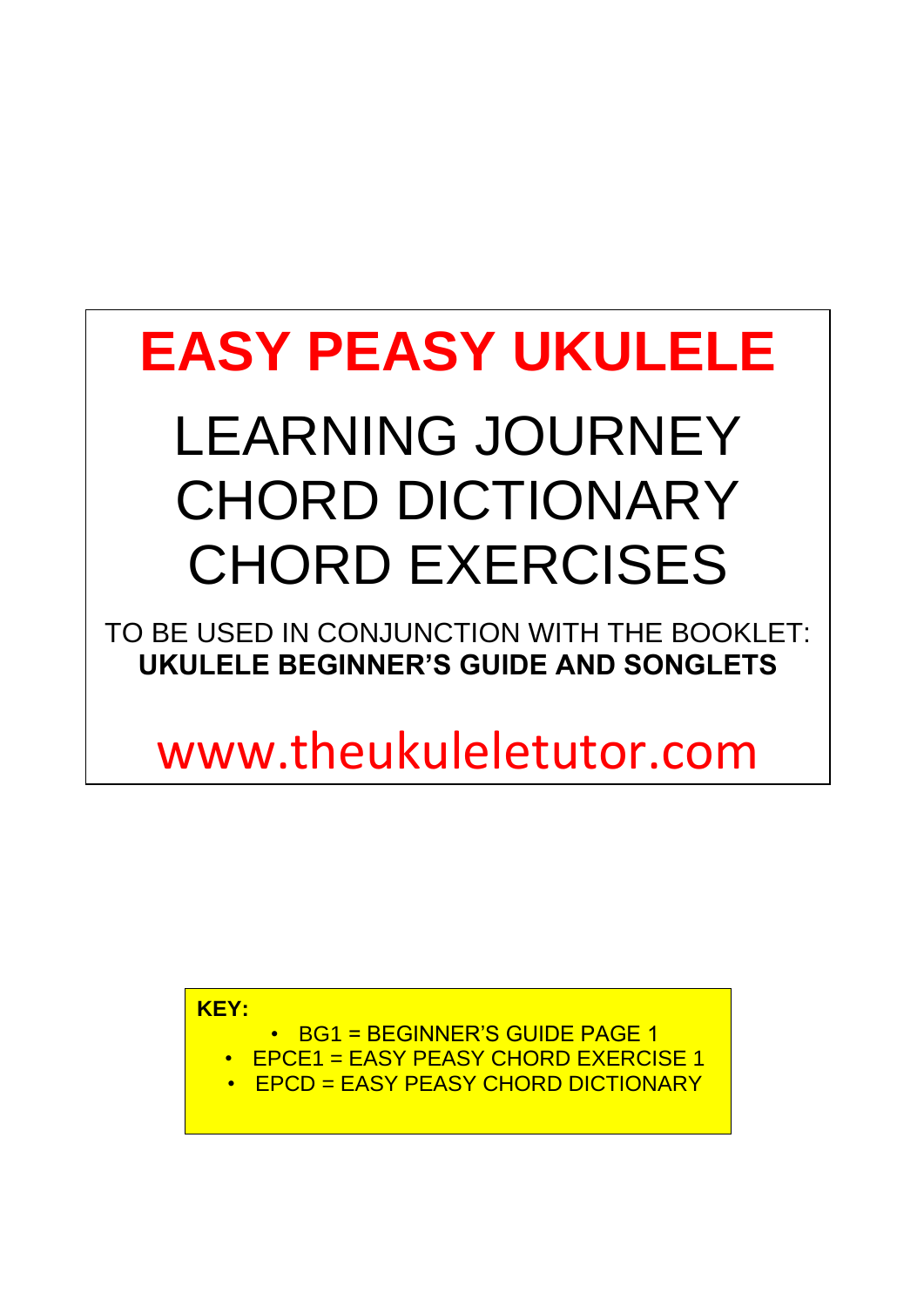| <b>STEP</b>    | <b>LEARN</b>                                | <b>MATERIALS</b> | <b>PRINCIPLES</b>                                                                                                                                                                                                                                                                                                                                                                                                            |
|----------------|---------------------------------------------|------------------|------------------------------------------------------------------------------------------------------------------------------------------------------------------------------------------------------------------------------------------------------------------------------------------------------------------------------------------------------------------------------------------------------------------------------|
| 1              | HOW TO<br><b>HOLD THE</b><br><b>UKULELE</b> | BG1              | • UKE IN THE CROOK OF THE<br><b>RIGHT ELBOW (THIS LIMITS ARM</b><br><b>MOVEMENT AND PROMOTES</b><br>STRUMMING FROM THE WRIST)<br>UKE NECK IS TILTED UP<br><b>SLIGHTLY (45 DEGREES)</b><br>RH FALLS WHERE THE UKE BODY<br>MEETS THE NECK (SWEET SPOT)<br>LH REST POSITION - UKE NECK IS<br>CRADLED IN THE CROOK OF THE<br><b>THUMB AND FOREFINGER</b>                                                                         |
| $\overline{2}$ | PARTS OF A<br><b>UKULELE</b>                | BG <sub>2</sub>  | · FOCUS ON TUNING PEG, FRETBOARD<br><b>AND FRET</b>                                                                                                                                                                                                                                                                                                                                                                          |
| $\overline{3}$ | THE STRINGS                                 | BG <sub>3</sub>  | <b>GIRAFFES CAN'T EAT ALLIGATORS</b><br>PLAY ANY STRING ON DEMAND                                                                                                                                                                                                                                                                                                                                                            |
| 4              | <b>TUNER AND</b><br><b>TUNING</b>           | BG4              | • RAPID AND CONTINUOUS<br>PLAYING OF THE STRING WITH<br>THE THUMB WORKS BEST<br><b>WHILST TUNING</b><br>• LEAVE THE TUNER CLIPPED ON AND<br><b>CHECK REGULARLY</b>                                                                                                                                                                                                                                                           |
| $5\phantom{1}$ | <b>LEFT HAND</b>                            | BG <sub>5</sub>  | • KEEP FINGERNAILS VERY, VERY<br><b>SHORT TO PREVENT BUZZING</b><br>AND TO MAKE A CLEAN<br><b>CONNECTION BETWEEN</b><br><b>FINGERTIP, STRING AND</b><br><b>FRETBOARD</b>                                                                                                                                                                                                                                                     |
| 6              | <b>COLOURED</b><br><b>DOTS</b>              | BG <sub>6</sub>  | • EXTRA BLUE DOT (Am) STRING 4, FRET 2                                                                                                                                                                                                                                                                                                                                                                                       |
| 7              | C CHORD                                     | <b>BG6/7</b>     | LH THUMB DROPS DOWN FROM THE<br>$\bullet$<br>'REST POSITION' TO BE<br>POINTING UP ON THE CENTRE OF<br>THE NECK OF THE UKE (BEHIND FRET 2)<br>- THIS CREATES THE<br>'SIGHT HOLE' AND PREVENTS THE<br>'DEATH GRIP' (APPLY AND<br><b>CHECK WITH ALL CHORDS)</b><br>• FINGERS SHOULD BE CURVED, ON<br>THEIR TIPS - AS PER THE<br><b>SCUBA DIVER'S 'OK' SIGNAL</b><br>FOCUS ON THE THUMB STRUM FIRST<br>• PLAY EIGHT STEADY BEATS |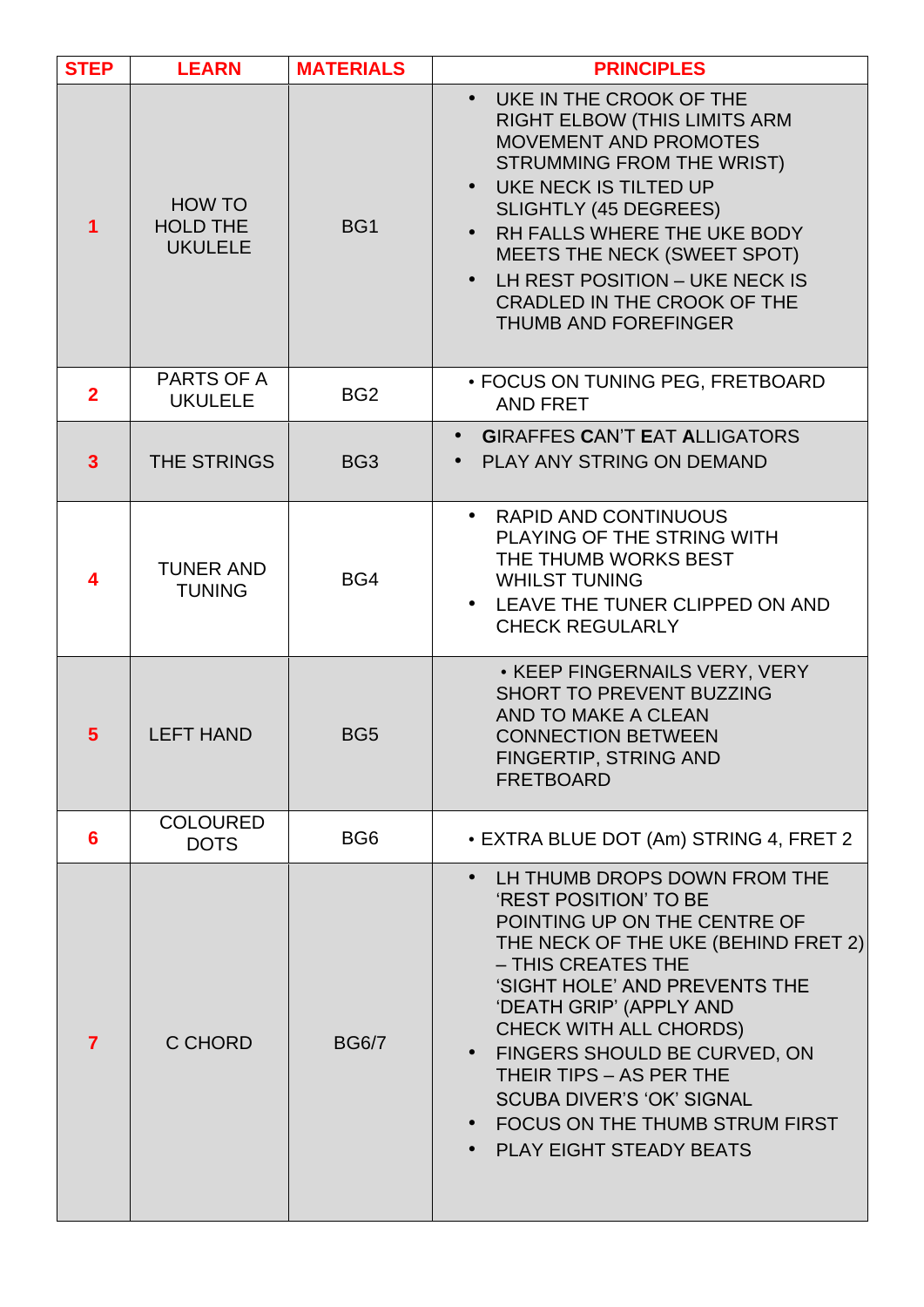| <b>STEP</b> | <b>LEARN</b>                                                           | <b>MATERIALS</b>                                             | <b>PRINCIPLES</b>                                                                                                                                                                                                                                                                                                                                                     |
|-------------|------------------------------------------------------------------------|--------------------------------------------------------------|-----------------------------------------------------------------------------------------------------------------------------------------------------------------------------------------------------------------------------------------------------------------------------------------------------------------------------------------------------------------------|
| 8           | <b>F CHORD</b>                                                         | <b>BG6/7</b>                                                 | $\cdot$ AS STEP 7                                                                                                                                                                                                                                                                                                                                                     |
| 9           | <b>STRUMMING</b>                                                       | BG7                                                          | READ THIS PAGE CAREFULLY<br><b>FOR</b><br><b>CORRECT TECHNIQUE</b><br><b>COMPARE THUMB AND INDEX</b><br><b>FINGER STRUM</b><br>TRY EITHER, BUT WORK<br><b>TOWARDS THE INDEX</b><br><b>FINGER STRUM</b><br><b>EVENTUALLY</b><br>TRY TO AVOID THE<br>PLECTRUM AT THIS<br><b>STAGE</b><br>• THE STRUMMING HAND IS<br>LIKE A DRUMMER - KEEPING<br>A STEADY<br><b>BEAT</b> |
| 10          | <b>CHANGING</b><br><b>CHORDS BASICS</b><br>NO RHYTHM OR<br><b>BEAT</b> | F TO C<br>(APPLIES TO<br><b>ALL CHORD</b><br><b>CHANGES)</b> | <b>SPARE FINGERS 'HOVER'</b><br><b>READY FOR THE NEXT</b><br><b>CHORD</b><br>'LOOK AND POUNCE'<br><b>WORK TOWARDS</b><br><b>CHANGING CHORDS</b><br><b>WITHOUT LOOKING AT</b><br>THE LEFT HAND                                                                                                                                                                         |
| 11          | <b>MOVE FROM F TO</b><br>С<br>(8 BEATS ON EACH)                        | EPCE1                                                        | <b>CONTINUE TO APPLY</b><br>PRINCIPLES IN STEPS 1.<br><b>7 9 AND 10</b><br><b>SMOOTH CHANGES WITH NO</b><br><b>GAPS</b>                                                                                                                                                                                                                                               |
| 12          | MOVE FROM F TO C                                                       | <b>SONGLET 1</b>                                             | • CONTINUE TO APPLY<br>PRINCIPLES IN STEPS 1.<br>7 9 10 AND 11<br>• STRUM/SING ACHY<br><b>BREAKY HEART</b>                                                                                                                                                                                                                                                            |
| 13          | Am                                                                     | <b>BG6 EPCD</b>                                              | • APPLY PRINCIPLES IN STEPS 1<br>AND 7                                                                                                                                                                                                                                                                                                                                |
| 14          | <b>MOVE FROM F TO</b><br>Am (8 BEATS ON<br>EACH)                       | EPCE <sub>2</sub>                                            | • CONTINUE TO APPLY<br>PRINCIPLES IN STEPS 1,<br><b>7 9 AND 10</b><br><b>SMOOTH CHANGES WITH NO</b><br><b>GAPS</b>                                                                                                                                                                                                                                                    |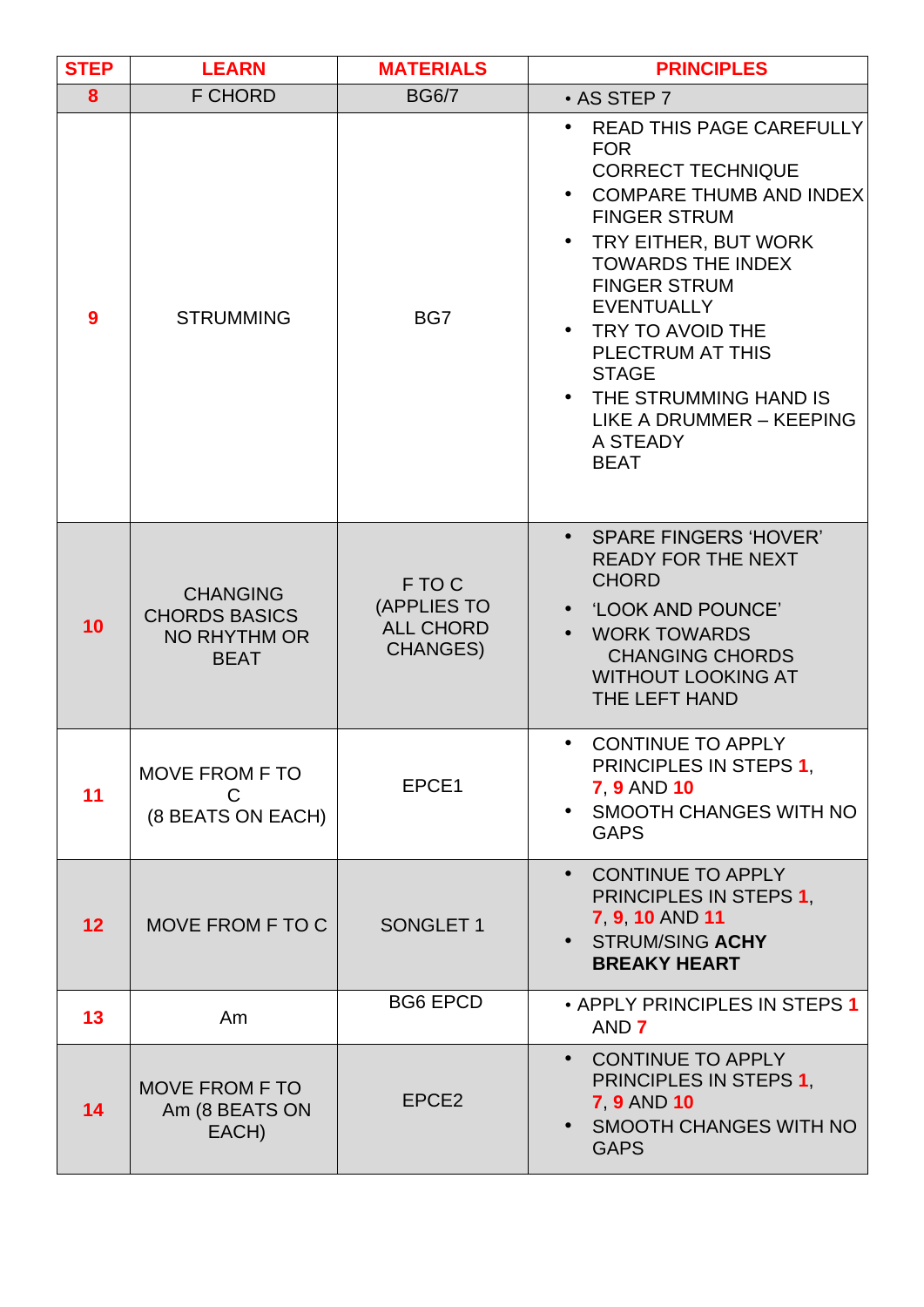| <b>STEP</b> | <b>LEARN</b>                                                      | <b>MATERIALS</b>     | <b>PRINCIPLES</b>                                                                                                                                                                                    |
|-------------|-------------------------------------------------------------------|----------------------|------------------------------------------------------------------------------------------------------------------------------------------------------------------------------------------------------|
| 15          | <b>MOVE FROM F TO</b><br>Am                                       | <b>SONGLET 5</b>     | <b>CONTINUE TO APPLY</b><br>PRINCIPLES IN STEPS 1, 7, 9, 10 AND<br>11<br><b>STRUM/SING ELEANOR RIGBY</b><br>$\bullet$                                                                                |
| 16          | MOVE FROM C<br>TO Am AND<br>Am TO F<br>(8 BEATS ON<br>EACH)       | EPCE3/4              | CONTINUE TO APPLY PRINCIPLES<br>$\bullet$<br>IN STEPS 1, 7, 9 AND 10<br>SMOOTH CHANGES WITH NO GAPS                                                                                                  |
| 17          | G7                                                                | BG <sub>6</sub>      | • APPLY PRINCIPLES IN STEPS 1 AND 7                                                                                                                                                                  |
| 18          | <b>MOVE FROM F</b><br>TO G7<br>(8 BEATS ON<br>EACH)               | EPCE5                | <b>INDEX FINGER REMAINS IN THE</b><br>$\bullet$<br>SAME PLACE - FINGERS 2 AND<br>3 'SWING ACROSS'<br>• CONTINUE TO APPLY PRINCIPLES IN<br><b>STEPS 1, 7, 9 AND 10</b><br>SMOOTH CHANGES WITH NO GAPS |
| 19          | <b>MOVE FROM C</b><br>TO Am TO F<br>TO G7<br>(8 BEATS ON<br>EACH) | EPCE <sub>6</sub>    | CONTINUE TO APPLY PRINCIPLES<br>$\bullet$<br><b>IN STEPS 1, 7, 9 AND 10</b><br>SMOOTH CHANGES WITH NO GAPS                                                                                           |
| 20          | MOVE FROM C<br>TO Am TO F TO<br>G7                                | <b>SONGLET</b><br>17 | <b>CONTINUE TO APPLY</b><br>$\bullet$<br>PRINCIPLES IN STEPS 1, 7, 9, 10 AND<br>11<br><b>STRUM/SING PLEASE MR POSTMAN</b>                                                                            |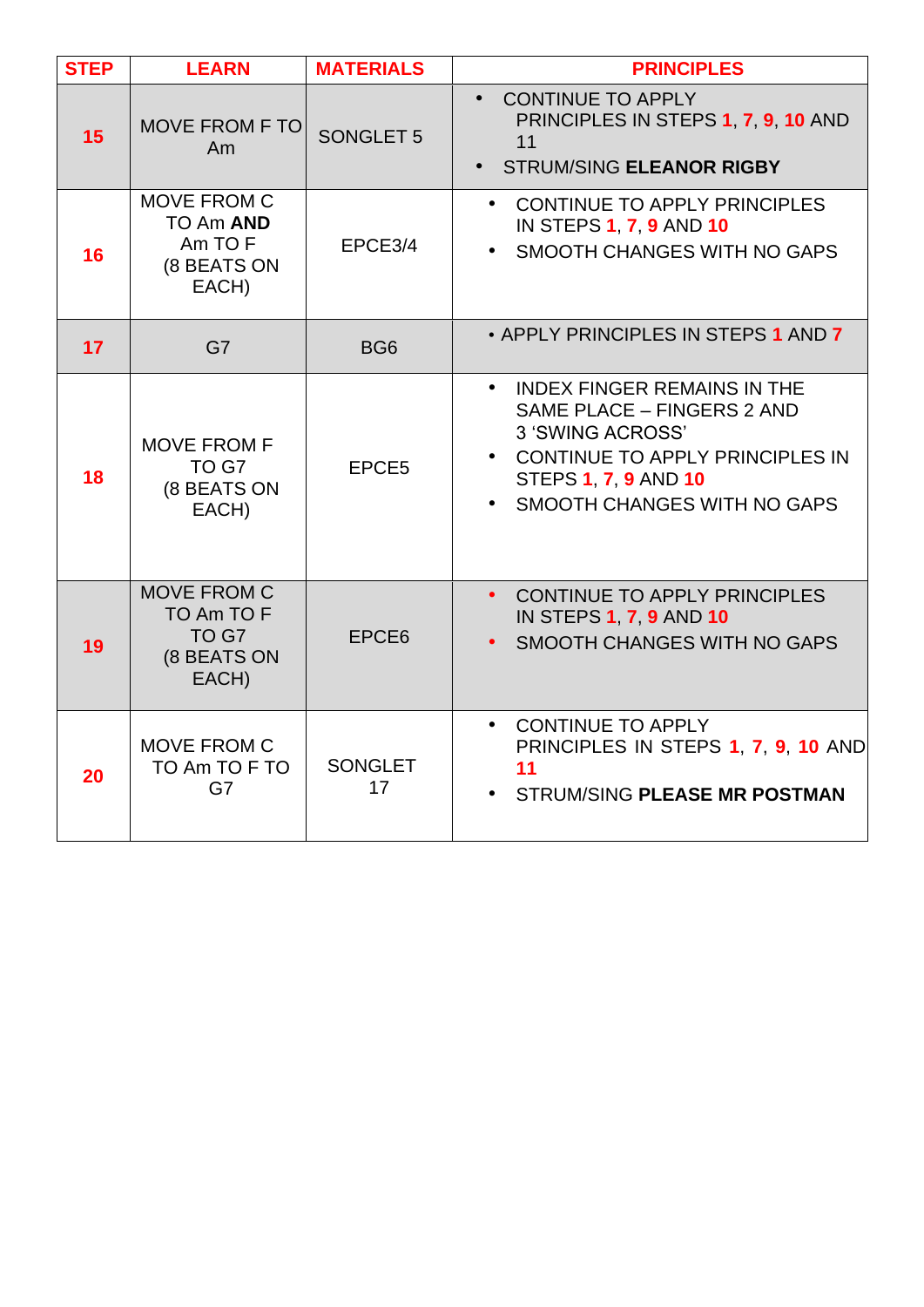| <b>STEP</b> | <b>LEARN</b>                                                                       | <b>MATERIALS</b> | <b>PRINCIPLES</b>                                                                                                                                                                                                        |
|-------------|------------------------------------------------------------------------------------|------------------|--------------------------------------------------------------------------------------------------------------------------------------------------------------------------------------------------------------------------|
| 21          | <b>MOVE FROM G7</b><br>TO C AND C TO F<br>TO G7 TO C<br>(8 AND 4 BEATS ON<br>EACH) | EPCE7/8          | ON G7 TO C - THIRD<br>$\bullet$<br><b>FINGER SLIDES DOWN TO</b><br>THE RED DOT<br><b>CONTINUE TO APPLY</b><br>PRINCIPLES IN STEPS 1.7.<br><b>9 AND 10</b><br>• SMOOTH CHANGES WITH NO<br><b>GAPS</b>                     |
| 22          | <b>MOVE FROM C</b><br>TO F TO G7 TO C                                              | SONGLET 11       | <b>CONTINUE TO APPLY</b><br>$\bullet$<br>PRINCIPLES IN STEPS 1, 7,<br><b>9, 10 AND 11</b><br>• STRUM/SING JAMAICA<br><b>FAREWELL</b>                                                                                     |
| 23          | <b>MOVE FROM C</b><br>TO G7<br>(8 BEATS ON EACH)                                   | EPCE9            | ON C TO G7 - THIRD<br>$\bullet$<br><b>FINGER SLIDES UP FROM</b><br>THE RED DOT TO THE<br><b>GREEN DOT</b><br>• CONTINUE TO APPLY<br>PRINCIPLES IN STEPS 1.7.<br><b>9 AND 10</b><br>SMOOTH CHANGES WITH NO<br><b>GAPS</b> |
| 24          | MOVE FROM C TO<br>G7                                                               | SONGLET 2        | <b>CONTINUE TO APPLY</b><br>$\bullet$<br>PRINCIPLES IN STEPS 1, 7,<br><b>9.10 AND 11</b><br><b>STRUM/SING ACHY</b><br>$\bullet$<br><b>BREAKY HEART</b>                                                                   |
| 25          | Csus                                                                               | <b>EPCD</b>      | ADD INDEX FINGER AS<br>$\bullet$<br>SHOWN TO THE C CHORD<br>APPLY PRINCIPLES IN STEPS 1<br>AND 7                                                                                                                         |
| 26          | <b>Csus ENDING</b>                                                                 | EPCE10/11        | CONTINUE TO APPLY<br>$\bullet$<br>PRINCIPLES IN STEPS 1, 7,<br><b>9 AND 10</b><br>SMOOTH CHANGES WITH NO<br><b>GAPS</b>                                                                                                  |
| 27          | C <sub>7</sub>                                                                     | <b>EPCD</b>      | • APPLY PRINCIPLES IN STEPS 1<br>AND 7                                                                                                                                                                                   |
| 28          | MOVE FROM C<br>TO C7 AND C7 TO<br>FAND CTOC7<br>TO F<br>(8 BEATS ON EACH)          | EPCE12/13/14     | <b>CONTINUE TO APPLY</b><br>$\bullet$<br>PRINCIPLES IN STEPS 1, 7,<br><b>9 AND 10</b><br>SMOOTH CHANGES WITH NO<br>$\bullet$<br><b>GAPS</b>                                                                              |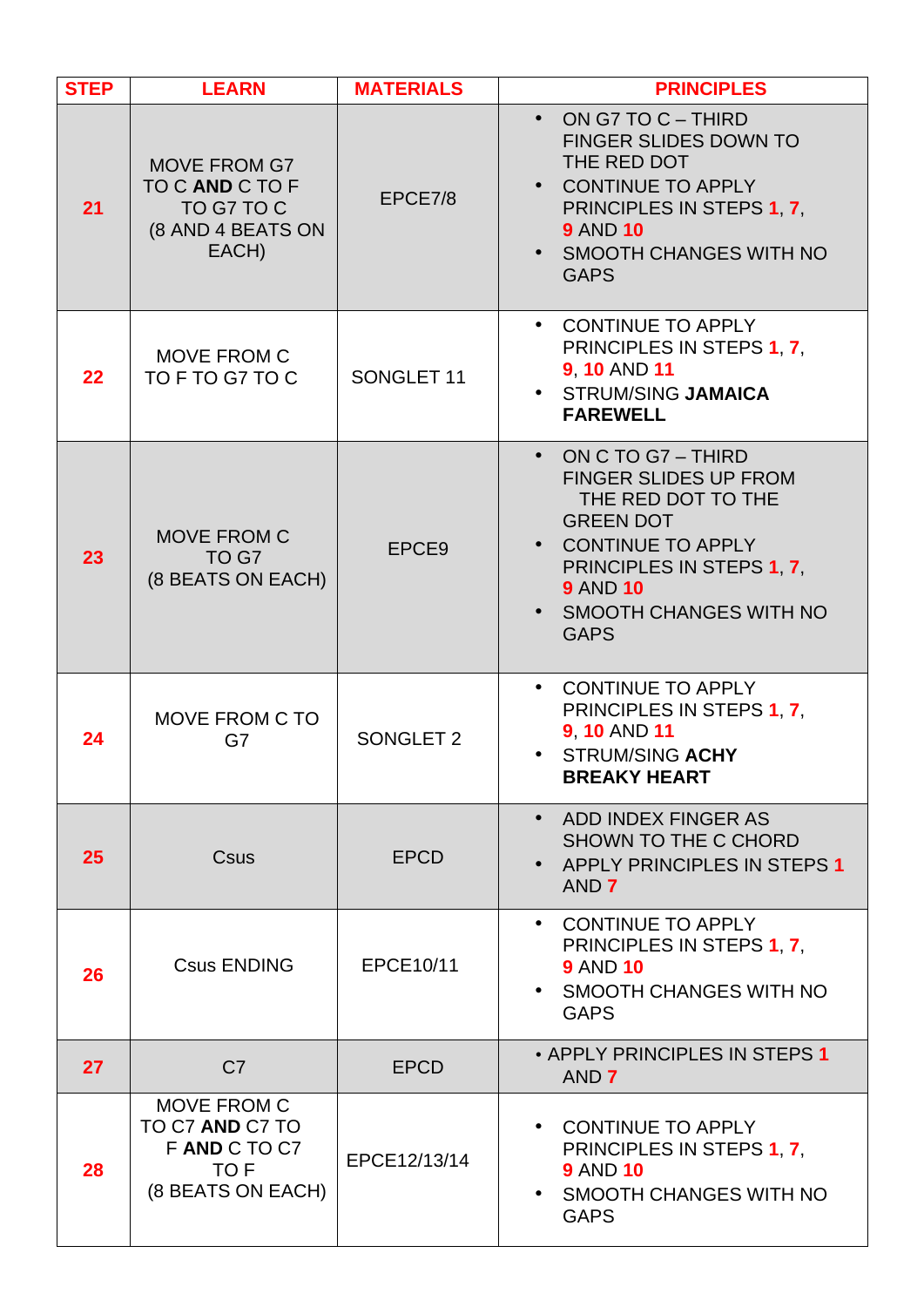#### **EASY PEASY CHORD DICTIONARY**



### **EASY PEASY CHORD EXERCISES**

TRY PLAYING EXERCISES 1-9 AND 12-14 WITH 8 STRUMS ON EACH CHORD LATER, REVISIT AND TRY WITH 4 STRUMS PER CHORD AS YOU GAIN CONFIDENCE TRY 3, 2 AND 1 STRUM(S)

| 1                       | F           | $\mathbf C$     | F               | $\mathbf C$      |
|-------------------------|-------------|-----------------|-----------------|------------------|
| $\mathbf{2}$            | F           | Am              | F               | Am               |
| 3                       | C           | Am              | $\mathbf C$     | Am               |
| $\overline{\mathbf{4}}$ | Am          | F               | Am              | F                |
| 5                       | F           | G7              | F               | G7               |
| 6                       | C           | Am              | F               | G7               |
| $\overline{\mathbf{7}}$ | G7          | $\mathbf C$     | G7              | $\mathbf C$      |
| 8                       | $\mathbf C$ | F               | G7              | $ {\bf C} $      |
| 9                       | $\mathbf C$ | G7              | $\mathbf C$     | G7               |
| 10                      | C(1)        | <b>Csus (1)</b> | C(1)            | $\boldsymbol{X}$ |
| 11                      | C(4)        | C(1)            | <b>Csus (1)</b> | C(1)             |
| 12                      | $\mathbf C$ | C7              | $\mathbf C$     | C7               |
| 13                      | C7          | F               | C7              | F                |
| 14                      | $\mathbf C$ | C7              | F               | F                |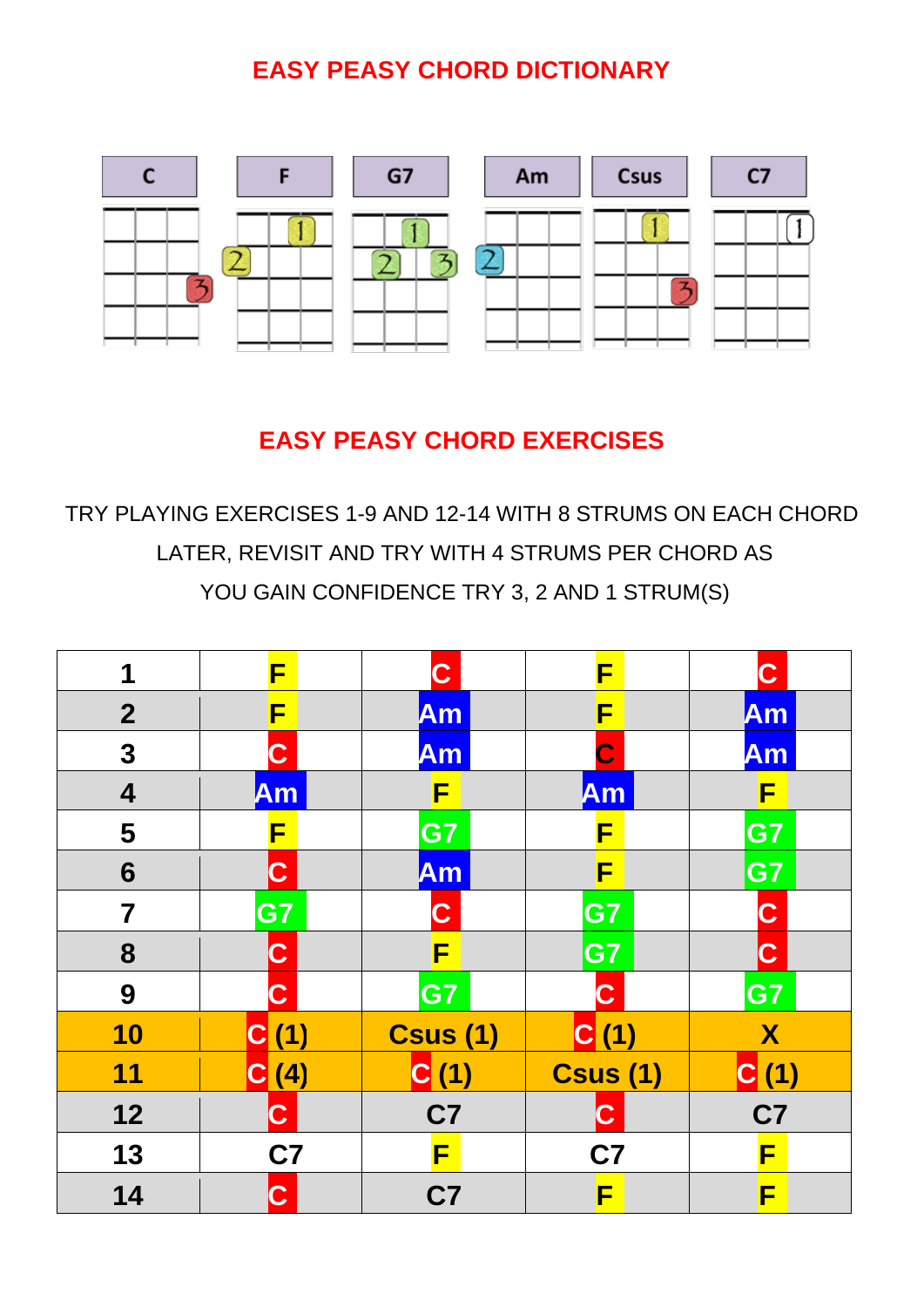#### **NEXT STEPS ON YOUR LEARNING JOURNEY:**

- REVISIT ALL CHORD EXERCISES AND TRY WITH 4 STRUMS PER CHORD.
- AS YOU GAIN CONFIDENCE TRY 3, 2 AND 1 STRUM(S) ON EACH CHORD. • TRY OUT SOME OF THE OTHER SONGLETS IN THE BEGINNER'S GUIDE.
- PLAY THE CHORD EXERCISES WITHOUT THE PRINTED COLOURED HIGHLIGHTS (SEE BELOW) THIS WILL HELP YOU WHEN YOU

TRANSFER TO THE 'EASY PEASY HOUR' SONGBOOK.

• FROM TIME TO TIME REVISIT THIS BOOKLET AND THE BEGINNER'S GUIDE AND CHECK THAT ALL BASIC PRINCIPLES ARE STILL IN PLACE.

| 1                | F           | $\mathbf C$     | F               | C              |
|------------------|-------------|-----------------|-----------------|----------------|
| $\overline{2}$   | F           | Am              | F               | Am             |
| $\boldsymbol{3}$ | C           | Am              | C               | Am             |
| 4                | Am          | F               | Am              | F              |
| 5                | F           | G7              | F               | G7             |
| $6\phantom{1}$   | C           | Am              | F               | G7             |
| 7                | G7          | $\mathbf C$     | G7              | $\mathbf C$    |
| 8                | $\mathbf C$ | F               | G7              | $\mathbf C$    |
| 9                | $\mathbf C$ | G7              | $\mathbf C$     | G7             |
| 10               | C(1)        | <b>Csus (1)</b> | C(1)            | X              |
| 11               | C(4)        | C(1)            | <b>Csus (1)</b> | C(1)           |
| 12               | $\mathbf C$ | C7              | C               | C <sub>7</sub> |
| 13               | C7          | F               | C <sub>7</sub>  | F              |
| 14               | $\mathbf C$ | C7              | F               | F              |